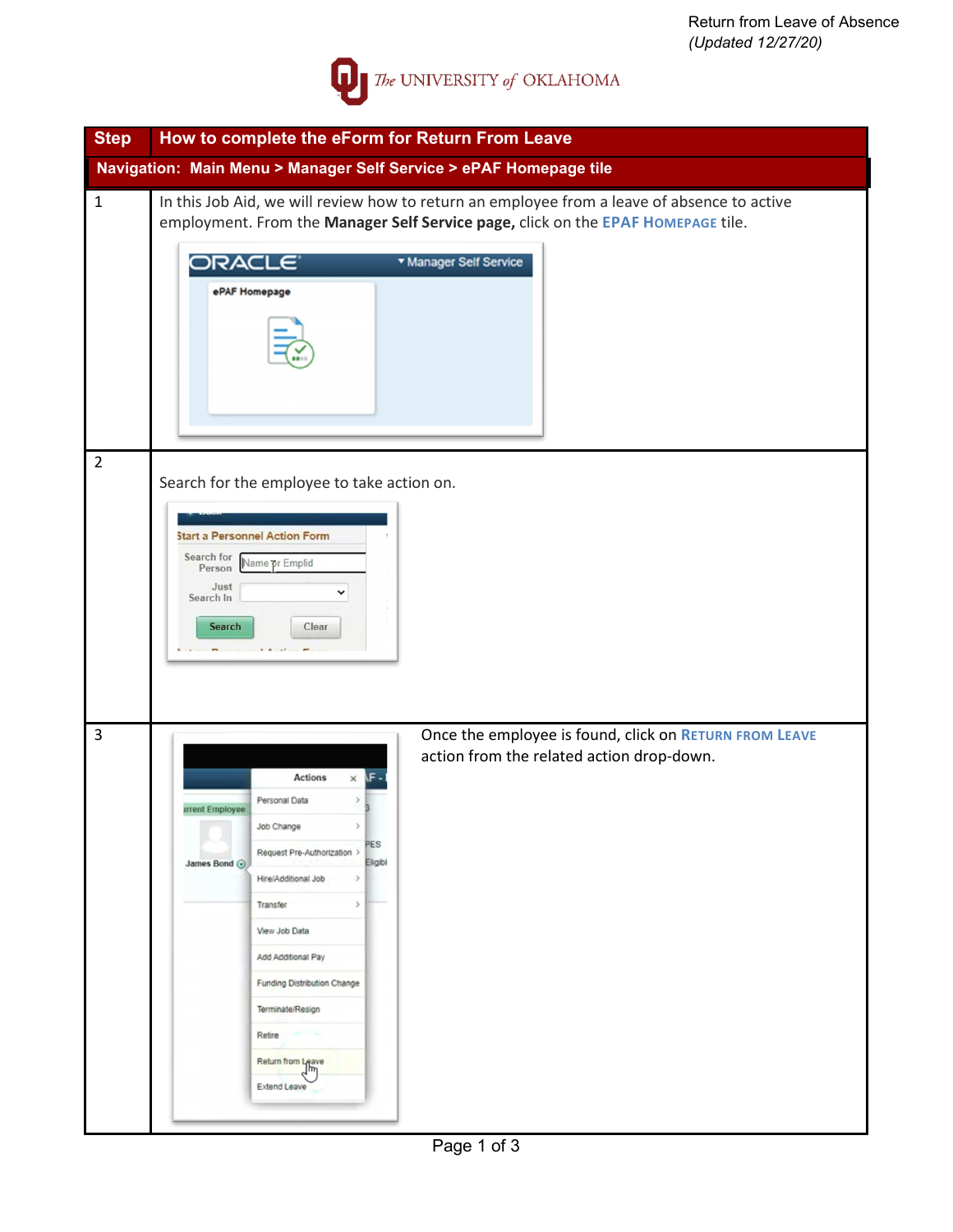

| 4              | Use the calendar icon to select the Date when the employee returned to work. This should be the<br>date of their FIRST DAY BACK AT WORK.<br>Record: 0<br>View Job Data<br>Calendar<br>2020<br>v<br>December<br>Job Change : Job Change<br>F<br>s<br>12<br>Any fields that appear in RED are invalid values based on prev<br>13<br>22<br>23<br>24<br>25<br>26<br><b>Enter Return from Leave Details</b><br>27<br>To return an employee from a Leave of Absence, provide the da<br>Curre <sub>nt</sub> Date                                                                                                                                                                                    |
|----------------|----------------------------------------------------------------------------------------------------------------------------------------------------------------------------------------------------------------------------------------------------------------------------------------------------------------------------------------------------------------------------------------------------------------------------------------------------------------------------------------------------------------------------------------------------------------------------------------------------------------------------------------------------------------------------------------------|
|                | *First Day Back At Work<br>Update or Review Job Details?<br>No                                                                                                                                                                                                                                                                                                                                                                                                                                                                                                                                                                                                                               |
| 5              | If you need to update or review<br>any of the employee job details,<br>click on the slider to change the<br><b>Enter Return from Leave Details</b><br><b>UPDATE OR REVIEW JOB DETAILS</b><br>To return an employee from a Leave of Absence, provide the date of their first day ba<br>field to Yes. Changes that can be<br>made include changes to hours<br>m<br>*First Day Back At Work<br>12/31/2020<br>and pay, required training,<br>supervisor, etc.<br>Update or Review Job Details?<br>To learn about the details of each<br><b>Next</b><br>Save<br>field available when selecting Yes<br>here, refer to the Job Change<br>document.<br>For this scenario, we are going to select No. |
| 6              | Click NEXT to proceed.<br>Next<br>Save                                                                                                                                                                                                                                                                                                                                                                                                                                                                                                                                                                                                                                                       |
| $\overline{7}$ | The <b>ACTION</b> will display as Return from Leave.<br><b>Select Job Change Action</b><br>Action Return from Leave                                                                                                                                                                                                                                                                                                                                                                                                                                                                                                                                                                          |